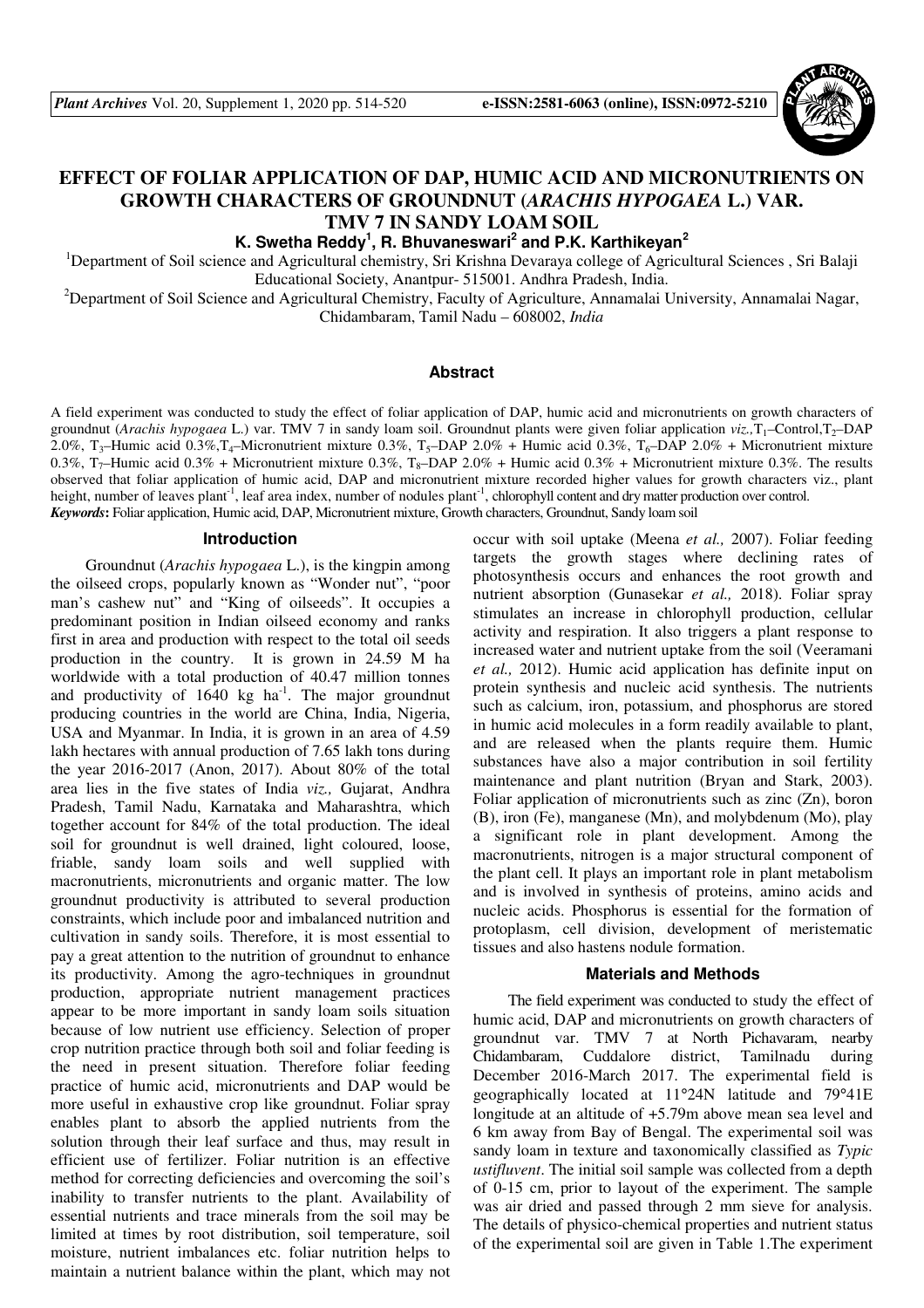### **Treatment details**

 $T_1$  – Control

 $T_2 - DAP 2.0%$ 

 $T_3$  – Humic acid 0.3%

 $T_4$  – Micronutrient mixture 0.3%

 $T_5 - DAP 2.0\% + H$ umic acid 0.3%

 $T_6$  – DAP 2.0% + Micronutrient mixture 0.3%

 $T_7$  – Humic acid 0.3% + Micronutrient mixture 0.3%

 $T_8$  – DAP 2.0% + Humic acid 0.3% + Micronutrient mixture 0.3%

Each treatment was replicated three times. The field was pulverized well to obtain a good tilth and laid out as per the plan. Individual plots were prepared and leveled as per the plot size before taking up sowing operation. A uniform NPK doses of  $25:50:75$  kg ha<sup>-1</sup> was applied to all the plots through urea, single super phosphate and muriate of potash. The treatments were given through foliar application as per the treatment schedule twice at flowering stage and peg formation stage. The seeds were hand dibbled at 5 cm depth by adopting a spacing of  $30 \times 10$  cm and covered with soil. Plots were irrigated immediately after sowing and subsequent irrigation was given and when required by crop during crop growth period. Five plants were tagged in each plots used for taking biometric observations and five plants in three replication were allowed by grown up to maturity and harvested on 105 DAS and utilized for recording DMP. The data were statistically analyzed by following the procedure outlined by Gomez and Gomez (1984).

### **Results**

The foliar application of humic acid along with DAP and micronutrients twice at flowering and peg formation stage, significantly influenced the growth characters *viz.,*  plant height, number of leaves plant<sup>-1</sup>, leaf area index, number of nodules  $plant^{-1}$ , chlorophyll content and dry matter production at different growth stages of groundnut crop.

### **Plant height**

The plant height increased as crop growth progresses. The crop responded well for the foliar application of HA. There was a significant increase in plant height with the combined foliar application of DAP  $@ 2.0\% + HA @ 0.3\% +$ Mm @ 0.3%. The control recorded the lowest value. At flowering stage (FS), the highest plant height (37.70 cm) was recorded in the treatment  $T_s$ , which received combined foliar application of DAP  $@2.0\% + HA @0.3\% + Mm @0.3\%$ , twice at flowering and peg formation stages, followed by  $T_5$ (DAP @ 2.0% + HA @ 0.3%),  $T_7$  (HA @ 0.3% + Mm @ 0.3%),  $T_3$  (HA @ 0.3%),  $T_6$  (DAP @ 2.0% +Mm @ 0.3%),  $T_2$ (DAP @ 2.0%) and T<sub>4</sub> (Mm @ 0.3%) recorded 36.27, 34.92, 33.59, 33.44, 32.01 and 30.45 cm respectively. The lowest plant height was recorded in the treatment  $T_1$  (28.60 cm). However, the treatments  $T_3$  and  $T_6$  were on par. Among the various treatments, the highest plant height was registered in the treatment T<sub>8</sub>, which received DAP @ 2.0% + HA @ 0.3% + Mm @ 0.3% (48.70 cm) at peg formation stage (PFS) succeeded by the treatments T<sub>5</sub> (46.92 cm), T<sub>7</sub> (45.25 cm), T<sub>3</sub> (43.60 cm) on par with  $T<sub>6</sub>$  (43.41 cm), subsequent to this  $T<sub>2</sub>$  (41.63

cm) and  $T_4$  (39.69 cm). The lowest plant height was noticed in the treatment  $T_1$  (37.40 cm). At harvest stage (HS), the highest plant height (60.70 cm) was found in the treatment  $T_8$ , which received DAP @ 2.0% + HA @ 0.3% + Mm @ 0.3% (twice at FS and PFS), followed by the treatments  $T_5$  >  $T_7$  >  $T_3$  on par with  $T_6$  >  $T_2$  >  $T_4$  recorded 59.18, 57.73, 56.32, 56.15, 54.63 and 52.97 cm respectively. The lowest plant height was recorded in the control  $(51.00 \text{ cm})$  (Table 2).

### **Number of leaves plant-1**

Foliar application of HA along with DAP and micronutrients to groundnut, significantly increased the number of leaves at different stages of crop growth. The maximum number of leaves plant<sup>-1</sup> at FS  $(23.50)$  was recorded in the treatment  $T_8$ , which received combined foliar application of DAP @ 2.0% + HA @ 0.3% + Mm @ 0.3%, twice at FS and PFS followed by the treatments  $T_5$  (DAP  $\omega$ ) 2.0% + HA @ 0.3%),  $T_7$  (HA @ 0.3% + Mm @ 0.3%),  $T_3$ (HA @ 0.3%),  $T_6$  (DAP @ 2.0% + Mm @ 0.3%),  $T_2$  (DAP @ 2.0%) and T4 (Mm @ 0.3%) recorded 23.17, 22.86, 22.55, 22.52, 22.19 and 21.83 respectively. The minimum number of leaves plant<sup>-1</sup> (21.40) was recorded in control,  $T_1$ . At PFS, the maximum number of leaves plant<sup>-1</sup> was recorded in the treatment T<sub>8</sub>, which received DAP @ 2.0% + HA @ 0.3% + Mm @  $0.3\%$  (35.50), followed by the treatment  $T_5$  (35.00), succeeded by  $T_7$  (34.52), next to this  $T_3$  (34.06), which was almost equal to  $T_6$  (34.00), followed by  $T_2$  (33.50) and  $T_4$  $(32.95)$ . The minimum number of leaves plant<sup>-1</sup> was recorded in the treatment  $T_1$  (32.30). As the crop growth progresses after peg formation stage there will be a decline in number of leaves plant<sup>-1</sup> at harvest stage, however, among the various treatments, the maximum number of leaves plant<sup>-1</sup> at harvest stage was registered in the treatment  $T_s$ , which received DAP @ 2.0% + HA @ 0.3% + Mm @ 0.3% (29.20) twice at FS and PFS, succeeded by the treatments  $T_5$ ,  $T_7$ ,  $T_3$ ,  $T_6$ ,  $T_2$ and T4 recorded 28.73, 28.28, 27.85, 27.79, 27.32 and 26.81 respectively. The minimum number of leaves plant<sup>-1</sup> was noticed in the control plot (26.20) (Table 3).

### **Leaf area index (LAI)**

A significant increase in leaf area index of groundnut was found with the foliar application of HA. There was a significant increase in leaf area index with the interaction effect of DAP @  $2.0\%$  + HA @  $0.3\%$  + Mm @  $0.3\%$ . Among the various treatments the treatment  $T_8$ . recorded the highest LAI at FS (1.44), PFS (3.25) and HS (2.99)which received the combined foliar application of DAP  $@ 2.0\% +$ HA  $@$  0.3% + Mm  $@$  0.3% twice at flowering stage and peg formation stage, this was followed by the treatment  $T_5$ , received DAP  $@ 2.0\% + HA @ 0.3\%$ , which recorded the LAI at FS (1.37), PFS (3.08) and HS (2.84), followed by the treatment T<sub>7</sub> (HA @  $0.3\%$  + Mm @  $0.3\%$ ) recorded 1.31 at FS, 2.91 at PFS and 2.70 of LAI at HS, followed by  $T_3$ , which received HA @ 0.3%, recorded LAI of 1.25, 2.75 and 2.56 at FS, PFS and HS respectively, which was almost equal to  $T_6$ (DAP @ 2.0% + Mm @ 0.3%), registered 1.24 at FS, 2.73 at PFS and 2.54 of LAI at HS, this was followed by the treatment  $T_2$  (DAP @ 2.0%) recorded 1.17, 2.56 and 2.39 of LAI at FS, PFS and HS respectively, succeeded by the treatment T4,which received Mm @ 0.3%, registered 1.10 at FS, 2.37 at PFS and 2.22 of LAI at HS. The control,  $T_1$  recorded the minimum leaf area index at FS (1.01), PFS (2.15) and HS (2.03) (Table 4).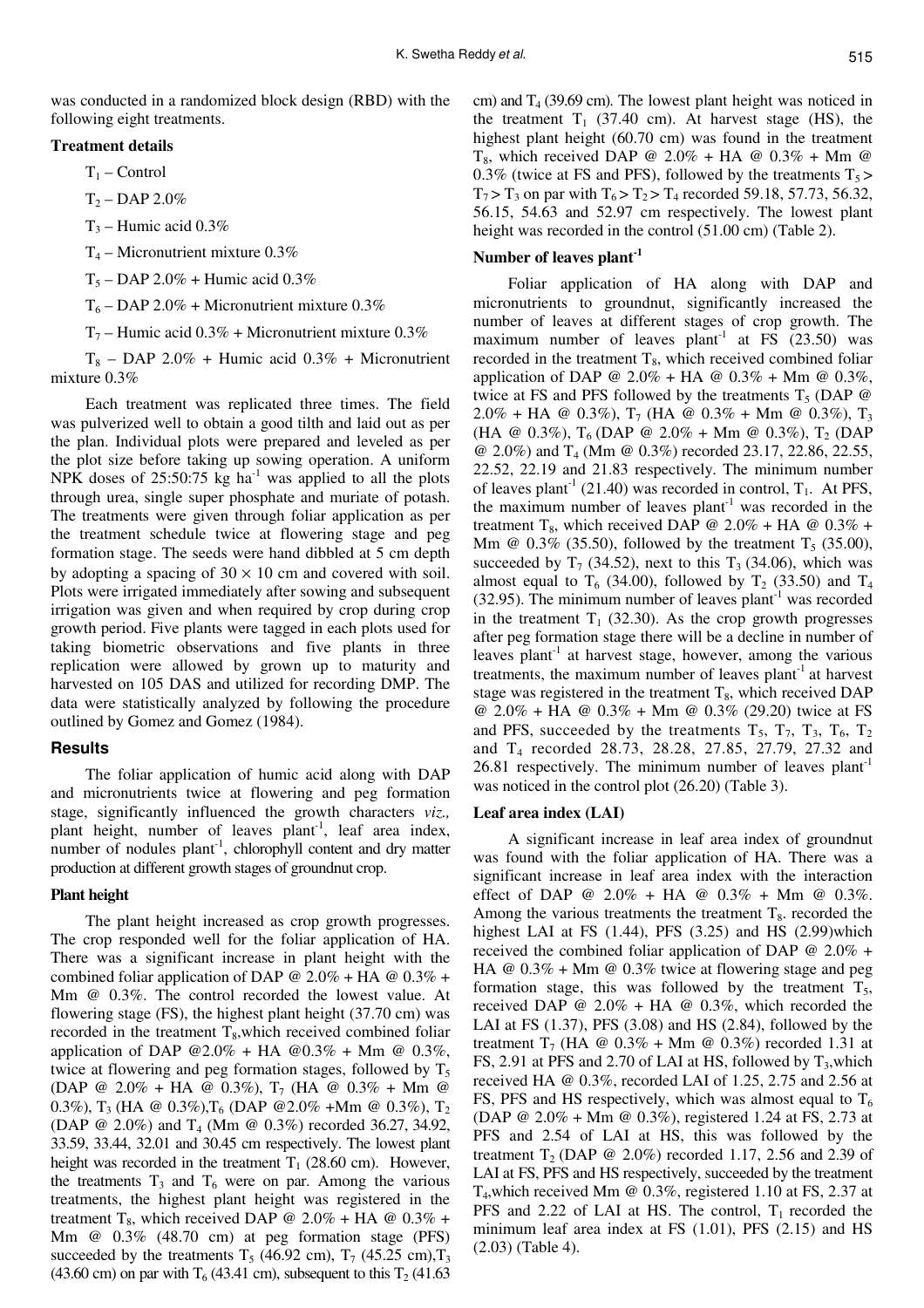# **Number of nodules plant-1**

Foliar application of HA gradually increased the number of nodules  $plant<sup>-1</sup>$  in groundnut. At FS, among the various treatments, the maximum number of nodules plant<sup>-1</sup> was found in the treatment  $T_8$ , which received DAP @ 2.0% + HA @ 0.3% + Mm @ 0.3% (28.50) twice at FS and PFS followed by  $T_5 > T_7 > T_3$  on par with  $T_6 > T_2 > T_4$  recorded 27.29, 26.15, 25.02, 24.89, 23.68 and 22.36 respectively. The minimum number of nodules  $plant^{-1}$  was recorded in control  $(20.80)$ . The maximum number of nodules plant<sup>-1</sup> at PFS was found in the treatment T<sub>8</sub>, which received DAP  $@ 2.0\% + HA$  $\omega$  0.3% + Mm  $\omega$  0.3% (55.40), succeeded by the treatments  $T_5$  (DAP @ 2.0% + HA @ 0.3%),  $T_7$  (HA @ 0.3% + Mm @ 0.3%),  $T_3$  (HA @ 0.3%) on par with  $T_6$  (DAP @ 2.0% + Mm @  $0.3\%$ ), T<sub>2</sub> (DAP @ 2.0%) and T<sub>4</sub> (Mm @  $0.3\%$ ) recorded 54.80, 54.24, 53.68, 53.62, 53.02 and 52.37 respectively. The minimum number of nodules  $plant^{-1}$  was recorded in the treatment  $T_1$  (51.60). At harvest stage, the maximum number of nodules  $plant^{-1}$  was found in the treatment  $T_8$ , which received the combined foliar application of DAP @  $2.0\%$  +HA @  $0.3\%$  + Mm@ 0.3%(30.60) followed by T<sub>5</sub>(29.30), T<sub>7</sub> (28.06), T<sub>3</sub> (26.85),  $T_6$  (26.71),  $T_2$  (25.41)and  $T_4$  (23.98). The minimum number of nodules plant<sup>-1</sup> was recorded in the treatment  $T_1$  (22.30). However, the treatments  $T_3$  and  $T_6$  were found to be statistically on par (Table 5).

### **Chlorophyll content**

The chlorophyll content increased as crop growth progresses. The crop responded well for the foliar application of HA. There was a significant increase chlorophyll content with the combined application of DAP  $@ 2.0\% + HA @ 0.3\% + Mm$ @ 0.3%. The highest chlorophyll content  $(1.46 \text{ mg g}^{-1})$  at flowering stage was recorded in the treatment  $T_8$ , which received combined foliar application of DAP @ 2.0% + HA  $@ 0.3\% + Mm @ 0.3\%$  twice at FS and PFS, this was succeeded by  $T_5$ ,  $T_7$ ,  $T_3$  equal to  $T_6$  followed by  $T_2$  and  $T_4$ recorded 1.40, 1.34, 1.28, 1.28, 1.22 and 1.15 mg g<sup>-1</sup> respectively. The lowest chlorophyll content was recorded in the treatment  $T_1$  (1.07 mg g<sup>-1</sup>). At peg formation stage, the highest chlorophyll content was recorded in the treatment  $T_8$ , which received DAP @ 2.0% + HA @ 0.3% + Mm @ 0.3% (2.59 mg  $g^{-1}$ ) followed T<sub>5</sub> (DAP @ 2.0% + HA @ 0.3%), T<sub>7</sub> (HA @  $0.3\%$  + Mm @  $0.3\%$ ), T<sub>3</sub> (HA @  $0.3\%$ ), T<sub>6</sub> (DAP @ 2.0% + Mm @ 0.3%),  $T_2$  (DAP @ 2.0%) and  $T_4$  (Mm @ 0.3%) by recorded 2.38, 2.19, 2.00, 1.98, 1.77 and 1.55 mg g<sup>-1</sup> respectively. The lowest chlorophyll content was recorded in the treatment  $T_1$  (1.28 mg g<sup>-1</sup>). However, the treatments  $T_3$  and  $T_6$  were statistically on par (Table 6).

# **Dry matter production**

The DMP increased as crop growth progresses. The crop responded well for the foliar application of HA. There was a significant increase in DMP with the interaction effect of DAP @ 2.0% + HA @  $0.3%$  + Mm @ 0.3%. The control recorded the lowest DMP. At FS, the highest DMP was recorded in the treatment  $T_8$ , which received the combined foliar application of DAP @  $2.0\%$  + HA @  $0.3\%$  + Mm @  $0.3\%$ (2327 kg ha<sup>-1</sup>) followed by  $T_5 > T_7 > T_3$  on par with  $T_6 > T_2 > T_4$ recorded 2101, 1887, 1678, 1653, 1427 and 1181 kg ha<sup>-1</sup> respectively. The lowest DMP was recorded in the treatment  $T_1$  (890 kg ha<sup>-1</sup>). Among the various treatments, the highest DMP was recorded in the treatment  $T_8$ , which received DAP  $\omega$  $2.0\%$  + HA @  $0.3\%$  + Mm @  $0.3\%$  (3975 kg ha<sup>-1</sup>) at PFS,

followed by  $T_5$  (3662 kg ha<sup>-1</sup>), succeeded by  $T_7$  (3367 kg ha<sup>-1</sup>), next to this  $T_3$  (3078 kg ha<sup>-1</sup>), which is comparably equal to  $T_6$  (3044 kg ha<sup>-1</sup>), subsequently followed by  $T_2$  (2732 kg ha<sup>-1</sup>) and  $T_4$  (2391 kg ha<sup>-1</sup>). The lowest DMP was recorded in the treatment  $T_1$  (1989) kg ha<sup>-1</sup>). However, the treatments  $T_3$  and  $T_6$  were found to be on par. The highest DMP at harvest stage  $(5551 \text{ kg ha}^{-1})$  was registered in the treatment  $T_8$ , which received the foliar application of DAP @ 2.0% + HA @ 0.3% + Mm @ 0.3% twice at flowering and peg formation stages, followed by  $T_5$ (DAP @ 2.0% + HA @ 0.3%),  $T_7$  (HA @ 0.3% + Mm @ 0.3%),  $T_3$  (HA @ 0.3%) on par with  $T_6$  (DAP @ 2.0% + Mm @ 0.3%),  $T_2$  (DAP @ 2.0%) and  $T_4$  (Mm @ 0.3%) recorded 5123, 4720, 4324, 4277, 3850 and 3384 kg ha<sup>-1</sup> respectively. The lowest DMP was recorded in the treatment  $T_1$  (2833 kg)  $ha^{-1}$ ) (Table 7 and Fig.1).

### **Discussion**

The impact of the humic acid, DAP and micronutrient mixture foliar application on the growth characters of groundnut was discussed here as follows.

# **Plant height, number of leaves plant-1 and LAI**

The trend of increasing growth parameters such as plant height, number of leaves, and leaf area index with the foliar application of HA in groundnut was reported earlier by MacCarthy *et al.* (2001) and concluded that humates enhance nutrient uptake, improve soil structure and increase the yield and quality of various oil seed crops. Researchers also found that lower dose of humic acid equally effective to their higher levels in increasing plant growth and enhancing the nutrient uptake (Salt *et al.,* 2001). Humic acid influence plant growth both direct and indirect ways. Indirectly, it improves physical, chemical and biological conditions of soil, while directly, it increase chlorophyll content, accelerates plant respiration and hormonal growth responses, increases penetration in plant membranes, *etc*. These effects of humic acid operate singly or in integration. Humic sources extent their influence on foliar transport in number of ways. The foliar application enhances the absorption of nutrients by the leaf at site of application. The above findings are consonance with the findings of Chen and Solovitch (2003). The morphological character (plant height, no of leaves plant<sup>-1</sup> and leaf area index) differ due to foliar application of fertilizer. The significant effect of foliar application of DAP was reported earlier by Hatwar *et al.* (2003) it is due to the fact that application of DAP resulted in greater mobilization of macronutrients. These findings are in good harmony with the reports of Manasa (2013). Foliar application of micronutrients have a significant influence on plant height, number of leaves  $plant^{-1}$  and leaf area index. Due to the application of B promoted the absorption of N by groundnut and these helped in increasing plant growth and development (Rezaul *et al.,* 2013) the results are in confirming with Jing *et al.* (1994).Due to the application of Zn, helps in activation of many enzymes and helps in utilization of nitrogen (Sharma and Jain, 2003). This was proved by this experiment i.e., foliar application of HA  $\omega$  0.3% + DAP  $\omega$  2.0% + Mm  $\omega$ 0.3% results in maximum plant height, number of leaves  $plan<sup>-1</sup>$  and LAI.

### **Number of nodules plant-1**

Humic acid has a positive effect on number of nodules. Nodule development appeared to be dependent on sourcesink relationship. This is a function of growth habit of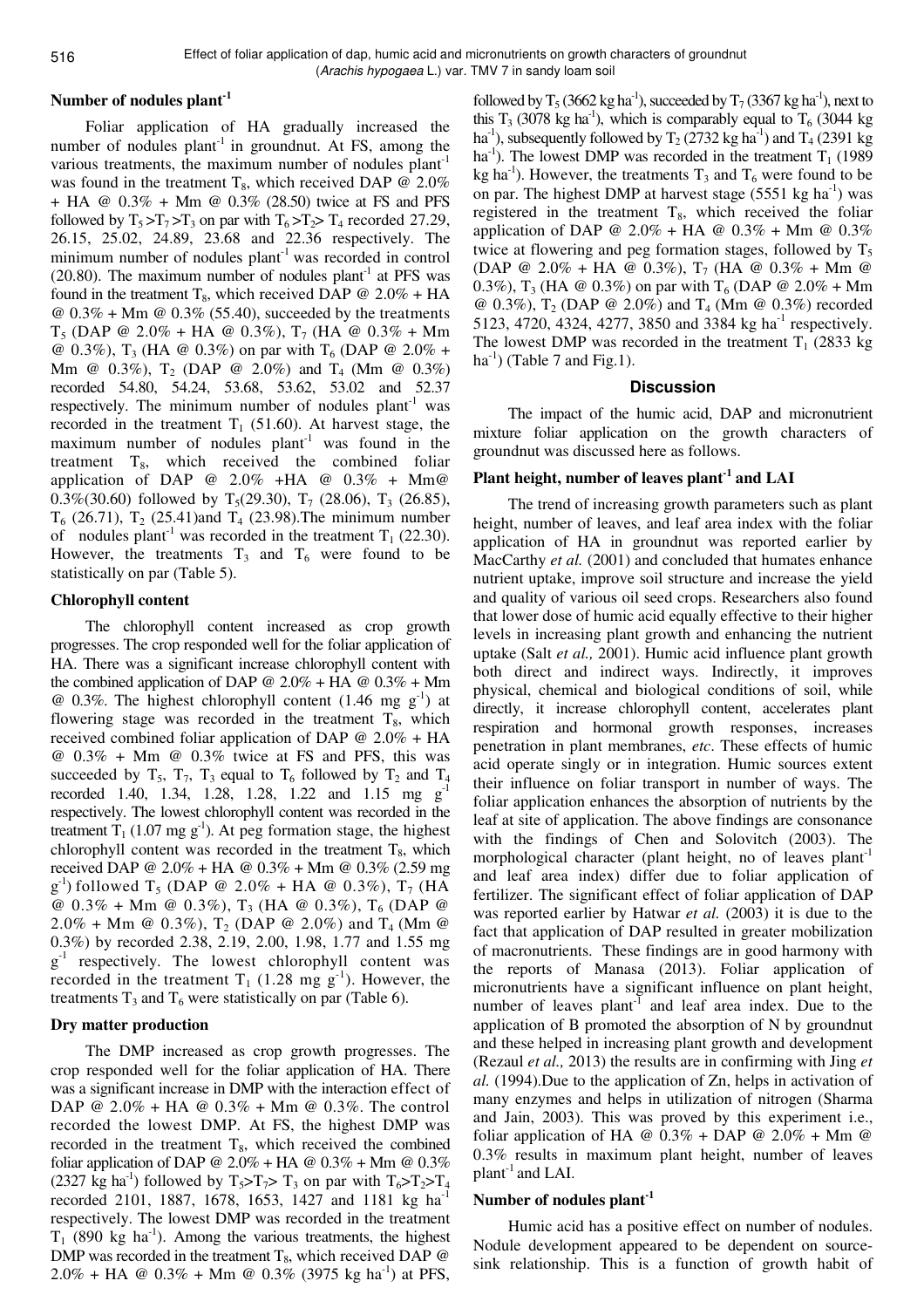legume crop. Treatments which produced and maintained more active photosynthesis are able to nodules well due to availability of adequate photosynthetic product. HA application had a definite input on the protein synthesis and nucleic acid synthesis. The high cation exchange capacity of HA prevents nutrients from leaching. It absorbs the nutrients from chemical fertilizer and these exchanges of nutrients are slowly released to the plants. Foliar application of humic acid fastens the absorption of N and P through foliage and induces nodules formation and rhizobial activity (Metre *et al.,* 2013). The increased number of nodules  $plant^{-1}$  was attributed to greater availability phosphorus at nodule formation stage through foliar feeding of DAP. Similar results were found by Naveen Kumar (2012), Shinde *et al.* (2001) due to combined foliar spray of major nutrients. Application of micronutrients (Mo) increased number of nodules. It might be due to the fact that Mo is a constituent of enzyme nitrogenase which is essential for the process of symbiotic  $N_2$  fixations. This unique role of Mo in enhancing nitrogen fixation might have increased the nitrogen availability to crop plants for efficient growth and development (Shankar *et al.,* 2017).

### **Chlorophyll content**

Humic acid has a convincing effect on chlorophyll content. The increase in chlorophyll content with the foliar application of HA may be due to the rate of quenching of chlorophyll inflorescence, which was markedly increased in the plant leaves and the steady state value of quenching (Bakry *et al.,* 2014). These results are in agreement with those obtained by El-Hariri *et al.* (2004) and Bakry *et al.*  (2013). The chlorophyll content increased due to the foliar application of DAP. The combined application of HA @  $0.3\%$  + DAP @ 2.0% + Mm @ 0.3% produced higher chlorophyll content at PFS (2.59) which was 51% higher compared to control (1.28). This is due to foliar application of nitrogen through DAP produced higher chlorophyll content. Increased chlorophyll content in leaves was attributed to greater availability of nitrogen for the formation of chlorophyll, which inturn increased the rate of photosynthesis and resulted in greater production and accumulation of total dry matter. Similar observations were recorded by Thakare *et al.* (2006) and Naveen Kumar (2012). The foliar feeding of micronutrients had a compelling effect on chlorophyll content. The increase in chlorophyll content may be due to zinc and iron take part in chlorophyll synthesis and imparts dark green colour to the plants. Similar results were found by Babaein *et al.* (2011) in sunflower and Galavi *et al.* (2011) in safflower crop.

#### **Dry matter production**

There was a tremendous increase in DMP by 49% with the combined foliar application of HA  $\omega$  0.3% + DAP 2.0% + Mm @ 0.3% over control (Fig. 2). The results illustrated that groundnut plant treated with HA  $(\mathcal{Q} \ 0.3\%)$  recorded significant increase of dry weight of plant compared to control plants. These obtained results were in agreement with those obtained by Peymaninia *et al.* (2012) on wheat and Bakry *et al.* (2013) on flax crop. These obtained increase in response to humic acid due to that, HA is considered to increase the permeability of plant membranes and enhance the uptake of nutrients (Piccolo *et al.,* 1992). It could be concluded that this increase may be due to the role of humic acid in increasing endogenous hormone as IAA and the role of these hormones in stimulating cell division or cell enlargement and this inturn improve plant growth (Abdel Mawgoud *et al.,* 2007). Further more HA increased the porosity of soil and improve growth of root system which leads to increase the shoot system (Garcia *et al.,* 2008). The higher dry matter production at harvest stage was recorded with foliar spray of HA @  $0.3\%$  + DAP @  $2.0\%$  + Mm @ 0.3%, due to supply of all the three major nutrients through foliar application at critical stage. Further, it also enhances the photosynthetic activity leading to production and accumulation of more carbohydrates and auxins which favour retention of more flowers ultimately leading to more number of reproductive parts per plant. Similar observations were earlier noticed by Veerabhadrappa and Yeledhalli (2005). Micronutrients played a significant role in increasing of dry matter production. The increase in DMP might be due to the significant improvement in nodulation and N fixation with the Zn and B application. Zinc enhanced the plant growth through auxin production and activation of several enzyme systems as evidenced by Saxena and Chandel (1997) and Elayaraja and Singaravel (2012).

### **Conclusion**

The present study concludes that foliar application of DAP @ 2.0% + HA @ 0.3% + Mm @ 0.3% was established as the best treatment by recording the highest growth parameters of groundnut in sandy loam soil. This increase was due to the micronutrient mixture enhances the nitrogen fixation and activation of several enzyme systems. Hence, the combined foliar application of DAP @  $2.0\%$  + HA @  $0.3\%$  + Mm @ 0.3% recommends for higher production of growth characters in groundnut crop.

**Table 1 :** Physico-chemical properties of the experimental soil

| S. No. | <b>Properties</b>              | <b>Content</b>    |
|--------|--------------------------------|-------------------|
|        | <b>Physical Properties</b>     |                   |
| Ι.     | Mechanical composition         |                   |
|        | Sand                           | 60.2              |
|        | Silt $(\%)$                    | 28.4              |
|        | Clay $(\% )$                   | 11.3              |
|        | Textural class                 | Sandy loam        |
|        | Taxonomical class              | Typic ustifluvent |
| 2.     | Bulk density (Mg $m^{-3}$ )    | 1.45              |
| 3.     | Particle density $(Mg m^{-3})$ | 3.20              |
| 4.     | Pore space $(\% )$             | 42.28             |
| 5.     | Water holding capacity $(\%)$  | 31.45             |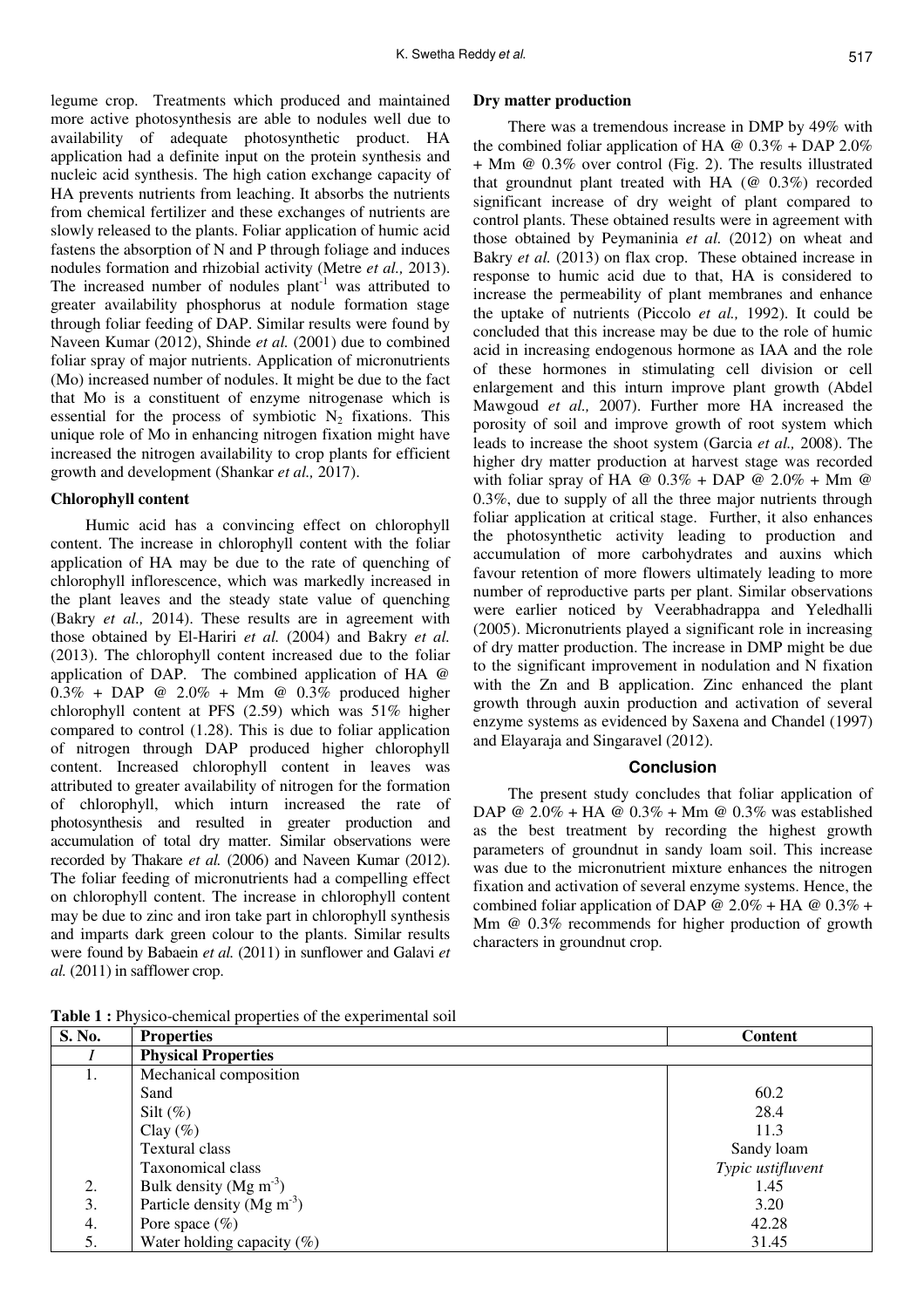| S. No.         | <b>Properties</b>                                         | Content |
|----------------|-----------------------------------------------------------|---------|
| $\mathbf H$    | <b>Physico-chemical properties</b>                        |         |
| 1.             | <b>PH</b>                                                 | 8.3     |
| 2.             | Electrical conductivity ( $dS \text{ m}^{-1}$ )           | 1.02    |
| 3.             | Cation exchange capacity (C mol $(p+)$ kg <sup>-1</sup> ) | 14.10   |
| $\mathbf{III}$ | <b>Chemical properties</b>                                |         |
| 1.             | Organic carbon $(\%)$                                     | 0.52    |
|                | Available macronutrients ( $kg \, ha^{-1}$ )              |         |
| 2.             | N                                                         | 168.20  |
| 3.             | $P_2O_5$                                                  | 12.10   |
| 4.             | $K_2O$                                                    | 193.42  |
| IV             | Exchangeable cations (C mol $(p+)$ kg <sup>-1</sup> )     |         |
| 1.             | Ca                                                        | 4.6     |
| 2.             | Mg                                                        | 2.4     |
|                | Available micronutrients (DTPA extractable $(mg kg-1)$ )  |         |
|                | Zn                                                        | 1.71    |
| 2.             | Mn                                                        | 17.94   |
| 3.             | B                                                         | 0.08    |

**Table 2 :** Effect of humic acid, DAP and micronutrients foliar spray on plant height (cm) of groundnut

| <b>Treatments</b>                          | Plant height (cm) |            |           |
|--------------------------------------------|-------------------|------------|-----------|
|                                            | FS                | <b>PFS</b> | <b>HS</b> |
| $T_1$ – Control                            | 28.60             | 37.40      | 51.00     |
| $T_2 - DAP \otimes 2.0\%$                  | 32.01             | 41.63      | 54.63     |
| $T_3 - HA \otimes 0.3\%$                   | 33.59             | 43.60      | 56.32     |
| $T_4 - Mm \; \textcircled{a} \; 0.3\%$     | 30.45             | 39.69      | 52.97     |
| $T_5 - DAP \t{0} 2.0\% + HA \t{0} 0.3\%$   | 36.27             | 46.92      | 59.18     |
| $T_6$ – DAP @ 2.0% + Mm @ 0.3%             | 33.44             | 43.41      | 56.15     |
| $T_7 - HA \tQ$ 0.3% + Mm $\tQ$ 0.3%        | 34.92             | 45.25      | 57.73     |
| $T_8$ – DAP @ 2.0% + HA @ 0.3% + Mm @ 0.3% | 37.70             | 48.70      | 60.70     |
| <b>SED</b>                                 | 0.46              | 0.58       | 0.49      |
| CD(0.05)                                   | 0.98              | 1.21       | 1.04      |

HA – Humic acid; Mm – Micronutrient mixture

Table 3 : Effect of humic acid, DAP and micronutrients foliar spray on number of leaves plant<sup>-1</sup> of groundnut

| <b>Treatments</b>                          | Number of leaves plant <sup>-1</sup> |            |           |
|--------------------------------------------|--------------------------------------|------------|-----------|
|                                            | FS                                   | <b>PFS</b> | <b>HS</b> |
| $T_1$ – Control                            | 21.40                                | 32.30      | 26.20     |
| $T_2 - DAP \t Q 2.0\%$                     | 22.19                                | 33.50      | 27.32     |
| $T_3 - HA \otimes 0.3\%$                   | 22.55                                | 34.06      | 27.85     |
| $T_4 - Mm \; \textcircled{a} \; 0.3\%$     | 21.83                                | 32.95      | 26.81     |
| $T_5 - DAP \t{0} 2.0\% + HA \t{0} 0.3\%$   | 23.17                                | 35.00      | 28.73     |
| $T_6$ – DAP @ 2.0% + Mm @ 0.3%             | 22.52                                | 34.00      | 27.79     |
| $T_7 - HA \tQ$ 0.3% + Mm $\tQ$ 0.3%        | 22.86                                | 34.52      | 28.28     |
| $T_8$ – DAP @ 2.0% + HA @ 0.3% + Mm @ 0.3% | 23.50                                | 35.50      | 29.20     |
| <b>SED</b>                                 | 0.11                                 | 0.16       | 0.15      |
| CD(0.05)                                   | 0.23                                 | 0.34       | 0.32      |

HA – Humic acid; Mm – Micronutrient mixture

**Table 4 :** Effect of humic acid, DAP and micronutrients foliar spray on leaf area index (LAI)of groundnut

| <b>Treatments</b>                          | LAI  |            |           |
|--------------------------------------------|------|------------|-----------|
|                                            | FS   | <b>PFS</b> | <b>HS</b> |
| $T_1$ – Control                            | 1.01 | 2.15       | 2.03      |
| $T_2 - DAP \t Q \t 2.0\%$                  | 1.17 | 2.56       | 2.39      |
| $T_3 - HA \otimes 0.3\%$                   | 1.25 | 2.75       | 2.56      |
| $T_4 - Mm \; @ \; 0.3\%$                   | 1.10 | 2.37       | 2.22      |
| $T_5 - DAP \t{0} 2.0\% + HA \t{0} 0.3\%$   | 1.37 | 3.08       | 2.84      |
| $T_6$ – DAP @ 2.0% + Mm @ 0.3%             | 1.24 | 2.73       | 2.54      |
| $T_7 - HA \tQ 0.3\% + Mm \tQ 0.3\%$        | 1.31 | 2.91       | 2.70      |
| $T_8$ – DAP @ 2.0% + HA @ 0.3% + Mm @ 0.3% | 1.44 | 3.25       | 2.99      |
| <b>SED</b>                                 | 0.02 | 0.06       | 0.05      |
| CD(0.05)                                   | 0.05 | 0.12       | 0.10      |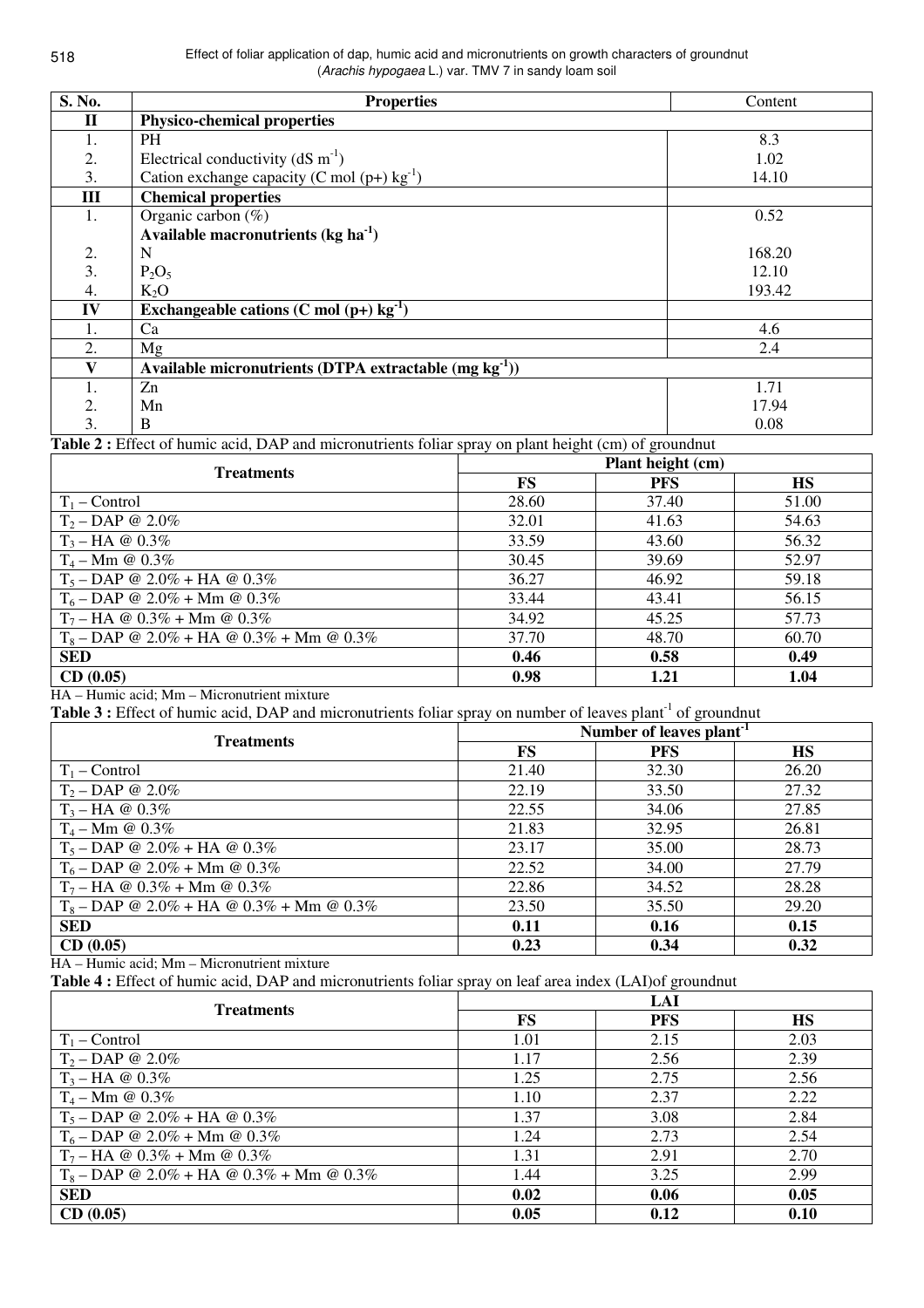| <b>Table 5</b> : Effect of humic acid, DAP and micronutrients foliar spray on number of nodules plant <sup>-1</sup> of groundnut |  |
|----------------------------------------------------------------------------------------------------------------------------------|--|
|----------------------------------------------------------------------------------------------------------------------------------|--|

| <b>Treatments</b>                          | Number of nodules plant <sup>-1</sup> |            |           |
|--------------------------------------------|---------------------------------------|------------|-----------|
|                                            | FS                                    | <b>PFS</b> | <b>HS</b> |
| $T_1$ – Control                            | 20.80                                 | 51.60      | 22.30     |
| $T_2 - DAP \t Q \t 2.0\%$                  | 23.68                                 | 53.02      | 25.41     |
| $T_3 - HA \otimes 0.3\%$                   | 25.02                                 | 53.68      | 26.85     |
| $T_4 - Mm \; @ \; 0.3\%$                   | 22.36                                 | 52.37      | 23.98     |
| $T_5 - DAP \t{0} 2.0\% + HA \t{0} 0.3\%$   | 27.29                                 | 54.80      | 29.30     |
| $T_6$ – DAP @ 2.0% + Mm @ 0.3%             | 24.89                                 | 53.62      | 26.71     |
| $T_7 - HA \tQ$ 0.3% + Mm $\tQ$ 0.3%        | 26.15                                 | 54.24      | 28.06     |
| $T_8$ – DAP @ 2.0% + HA @ 0.3% + Mm @ 0.3% | 28.50                                 | 55.40      | 30.60     |
| <b>SED</b>                                 | 0.39                                  | 0.19       | 0.42      |
| CD(0.05)                                   | 0.83                                  | 0.41       | 0.89      |

HA – Humic acid; Mm – Micronutrient mixture

# **Table 6 :** Effect of humic acid, DAP and micronutrients foliar spray on chlorophyll content (mg g<sup>-1</sup>) of groundnut

| <b>Treatments</b>                          | <b>Chlorophyll content</b><br>$(mg g-1)$ |            |  |
|--------------------------------------------|------------------------------------------|------------|--|
|                                            | FS                                       | <b>PFS</b> |  |
| $T_1$ – Control                            | 1.07                                     | 1.28       |  |
| $T_2 - DAP \otimes 2.0\%$                  | 1.22                                     | 1.77       |  |
| $T_3 - HA \otimes 0.3\%$                   | 1.28                                     | 2.00       |  |
| $T_4 - Mm \; \textcircled{a} \; 0.3\%$     | 1.15                                     | 1.55       |  |
| $T_5 - DAP \t{0} 2.0\% + HA \t{0} 0.3\%$   | 1.40                                     | 2.38       |  |
| $T_6$ – DAP @ 2.0% + Mm @ 0.3%             | 1.28                                     | 1.98       |  |
| $T_7$ – HA @ 0.3% + Mm @ 0.3%              | 1.34                                     | 2.19       |  |
| $T_8$ – DAP @ 2.0% + HA @ 0.3% + Mm @ 0.3% | 1.46                                     | 2.59       |  |
| <b>SED</b>                                 | 0.02                                     | 0.07       |  |
| CD(0.05)                                   | 0.04                                     | 0.14       |  |

HA – Humic acid; Mm – Micronutrient mixture

**Table 7 :** Effect of humic acid, DAP and micronutrients foliar spray on dry matter production (DMP) of groundnut

| <b>Treatments</b>                          | <b>DMP</b><br>$(kg ha-1)$ |            |           |
|--------------------------------------------|---------------------------|------------|-----------|
|                                            | FS                        | <b>PFS</b> | <b>HS</b> |
| $T_1$ – Control                            | 890                       | 1989       | 2833      |
| $T_2 - DAP \otimes 2.0\%$                  | 1427                      | 2732       | 3850      |
| $T_3 - HA \otimes 0.3\%$                   | 1678                      | 3078       | 4324      |
| $T_4 - Mm \; \textcircled{a} \; 0.3\%$     | 1181                      | 2391       | 3384      |
| $T_5 - DAP \t{0} 2.0\% + HA \t{0} 0.3\%$   | 2101                      | 3662       | 5123      |
| $T_6$ – DAP @ 2.0% + Mm @ 0.3%             | 1653                      | 3044       | 4277      |
| $T_7$ – HA @ 0.3% + Mm @ 0.3%              | 1887                      | 3367       | 4720      |
| $T_8$ – DAP @ 2.0% + HA @ 0.3% + Mm @ 0.3% | 2327                      | 3975       | 5551      |
| <b>SED</b>                                 | 73.32                     | 101.33     | 138.67    |
| CD(0.05)                                   | 153.96                    | 212.79     | 291.21    |

HA – Humic acid; Mm – Micronutrient mixture

### **References**

- Abdel-Mawgoud, A.M.R.; El-Greudy, N.H.M.; Helmy, Y.I. and Singer, S.M. (2007). Responses of tomato plants to different rates of humic based fertilizer and NPK fertilization. J. Appl. Sci. Res., 3(2): 169-174.
- Anonymous (2017). Heading of the table. http://www.indiastat.com.
- Babaein, M.; Piri, I.; Tavassoli, A.; Esmaeilian, Y. and Gholami, H. (2011). Effect of water stress and micronutrients (Fe, Zn and Mn) on chlorophyll fluorescence, leaf chlorophyll content and sunflower nutrient uptake in Sistan region. Afr. J. Agric. Res., 6(15): 3526-3531.
- Bakry, A.B.; Sadak, M. Sh.; Moamen, H.T. and Abd El Lateef, E.M. (2013). Influence of humic acid and organic fertilizer on growth, chemical constituents,

yield and quality of two flax seed cultivars grown under newly reclaimed sandy soils. Int. J. Academic Res., 5: 125-134.

- Bakry, A.B.; Taha, M.H.; Abdelgawad, Z.A. and Abdallah, M.M.S. (2014). The role of humic acid on growth, chemical constituents and yield quantity of three flax cultivars grown under saline soil conditions. Agric. Sci., 5: 1566-1575.
- Bryan, H. and Stark, J. (2003). Humic acid effects on potato response to phosphorus. Idaho Potato Conference, USA, January 22-23: 5.
- Chen, Y. and Solovitch, T. (2003). Effect of humic acid substances on plant growth. ISHS Acta Horti., pp. 221.
- Elayaraja, D. and Singaravel, R. (2012). Zinc and boron application on groundnut yield and nutrient uptake in coastal sandy soils. An Asian J. Soil Sci., 7(1): 50-53.